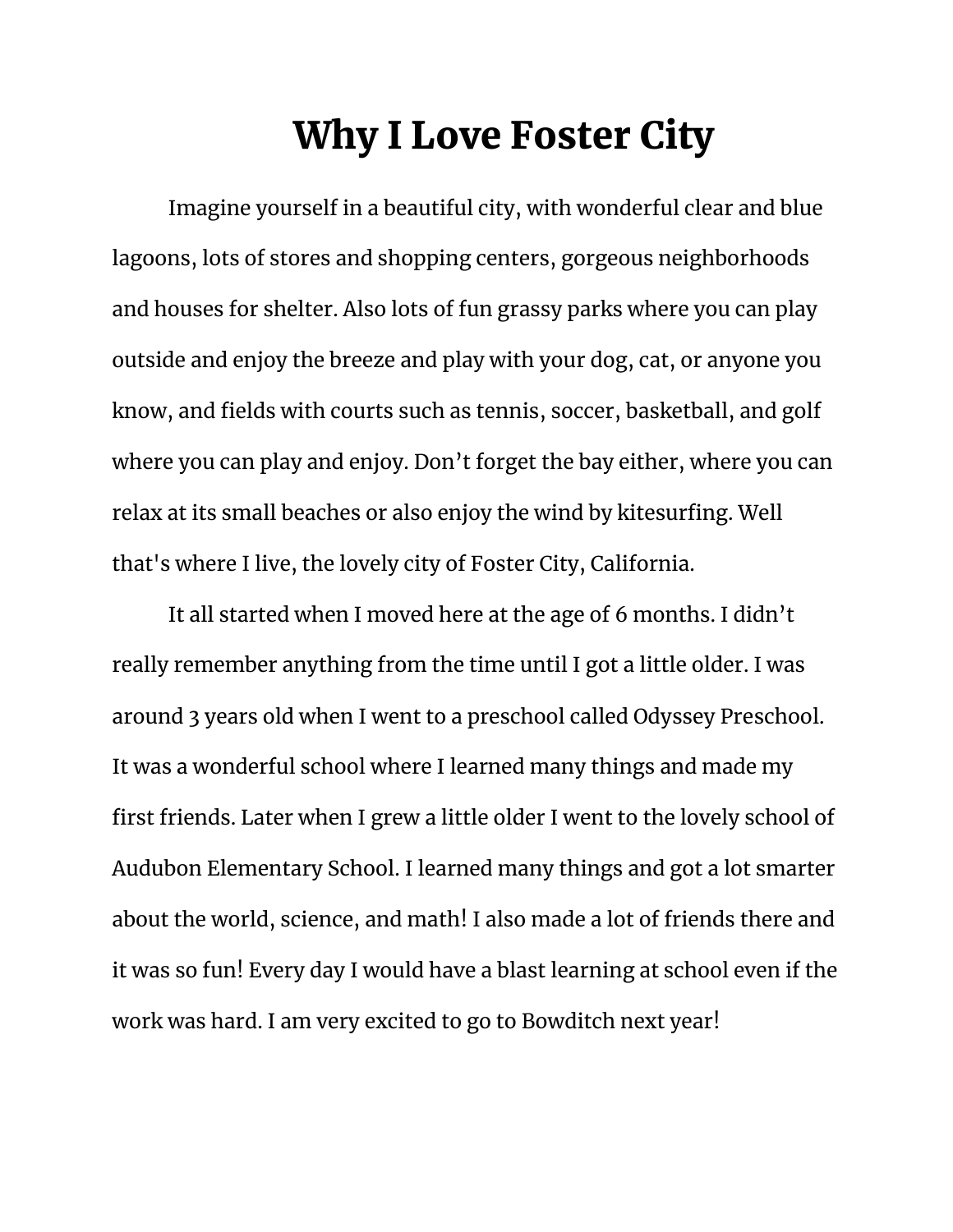At least once a month I go on my fathers inflatable boat to boat in the lagoon and it is very very fun. I get to enjoy the cool water, the breeze, and I get to see everyone playing near the parks on the side of the lagoon. I really enjoy it and it is a nice way to calm down or relax if you are tired. It is also very beautiful too which just pulls the whole experience together.

Another thing I really like is playing near the Metro tower courtyard when my parents are shopping at either the Cvs store, Safeway, Five guys, etc. It has many trees and is a very good place to play with your friends or just chill out there. I personally like to play tag or hide and seek with my brother there, we would also scooter/bike around in laps for fun or race to see who is the fastest. It is also a very nice place to go if you want to enjoy nature and watch the birds hop around. Every now and then I would go shopping there too, I would buy groceries at Safeway and get a little snack at Five Guys or Starbucks. Overall it is just a very nice place to be whenever you just want a little bit of fun or just hang out in nature.

Too add on to that I also love hanging out around the Rec Center area to either shoot basketball hoops near the skate park, play tag on the hill, watch the wonderful shows near the amphitheatre, hang out and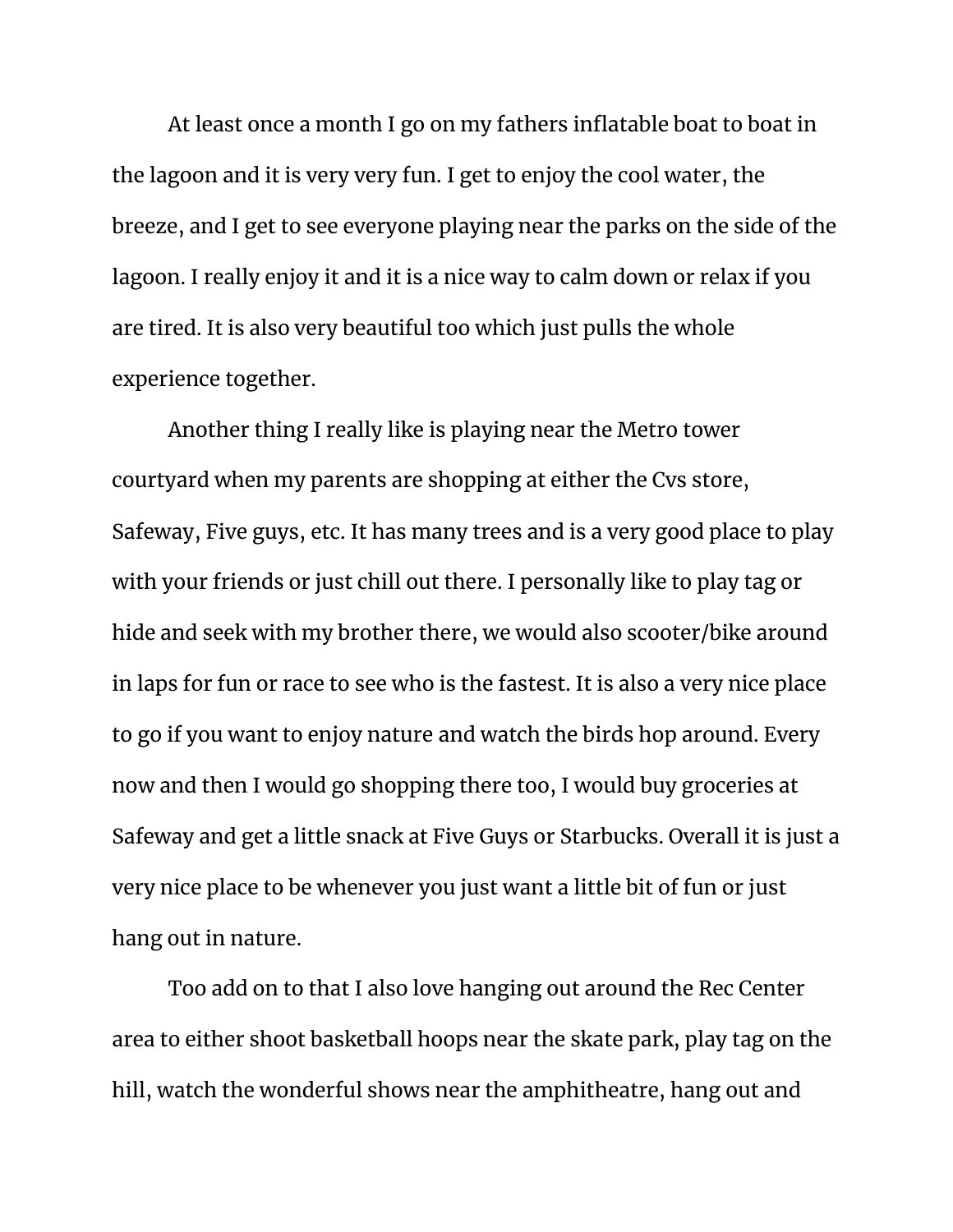watch the water near the gazebo, or take a nice little walk to give myself a little break. It is a very nice place to go if you want to have fun or enjoy the wonderful beauty of nature. Something related to that, I also love hanging out at parks to scooter there or swing. Some of my most favorite parks to go to are Catamaran, Gull park, Ketch, Marlin, and Boothbay! They are just so fun to play on the structures and do sports!

One of the most favorite things I do is go on 30 minutes - 2 hour bike rides. They are a good way to have fun or take a break from the screen if you want. I love doing little laps on the bike and going to other places. I really enjoy biking on the bay, the lagoon, near the Rec Center, and my most favorite of all, taking a big lap around the main part of the lagoon. My opinion on it is that it is a very good thing to do here because there are many places to explore and have fun in. It is one of my most favorite things to do!!!

Some things the city can improve on is that there could be a few more public trash cans to help the environment and stop littering causing pollution in the world. Also, more boat docks for people to dock their boat if they wanted to check something out. Lastly, maybe they can add a little bit more cultural food restaurants like Chinese, Indian,